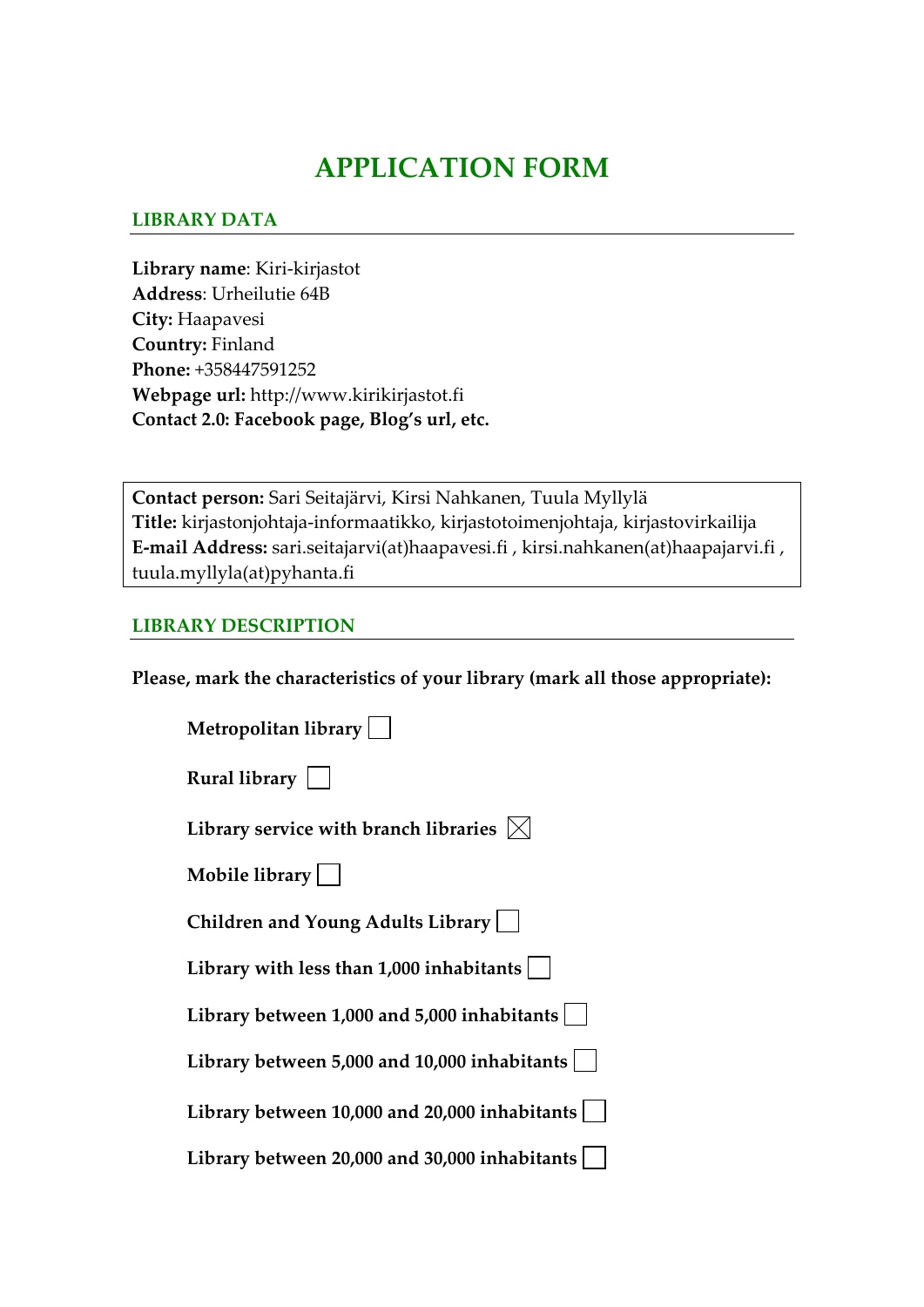| Library between 30,000 and 100,000 inhabitants $\vert$       |
|--------------------------------------------------------------|
| Library between 100,000 and 200,000 inhabitants $\vert$      |
| Library between 200,000 and 500,000 inhabitants $\vert$      |
| Library with more than 500,000 inhabitants $\vert \ \ \vert$ |
|                                                              |

### **MORE INFORMATION**

**Please, tell us a bit more about your library, pictures are also welcome:** 

**Short description:** We are branch of public libraries. Haapajärvi town library includes the libraries of Haapajärvi and Pyhäjärvi and one mobile library, Haapavesi town library includes library of Haapavesi and one mobile library, then there are public libraries of Pyhäntä, Kärsämäki and Siikalatva. We have 27 librarians together and almost 32 000 inhabitants.

**Current library programs:** Programs for children reading

# **Please tell us about the kind of activities you would be interested in doing with your sister library:**

We are interested in exchanging library information and organizing for example cross-country "read the same book" discussions or some other "at-thesame-time-in-both-placies" - happenings.

### **Languages your staff speaks:** finnish, english, swedish